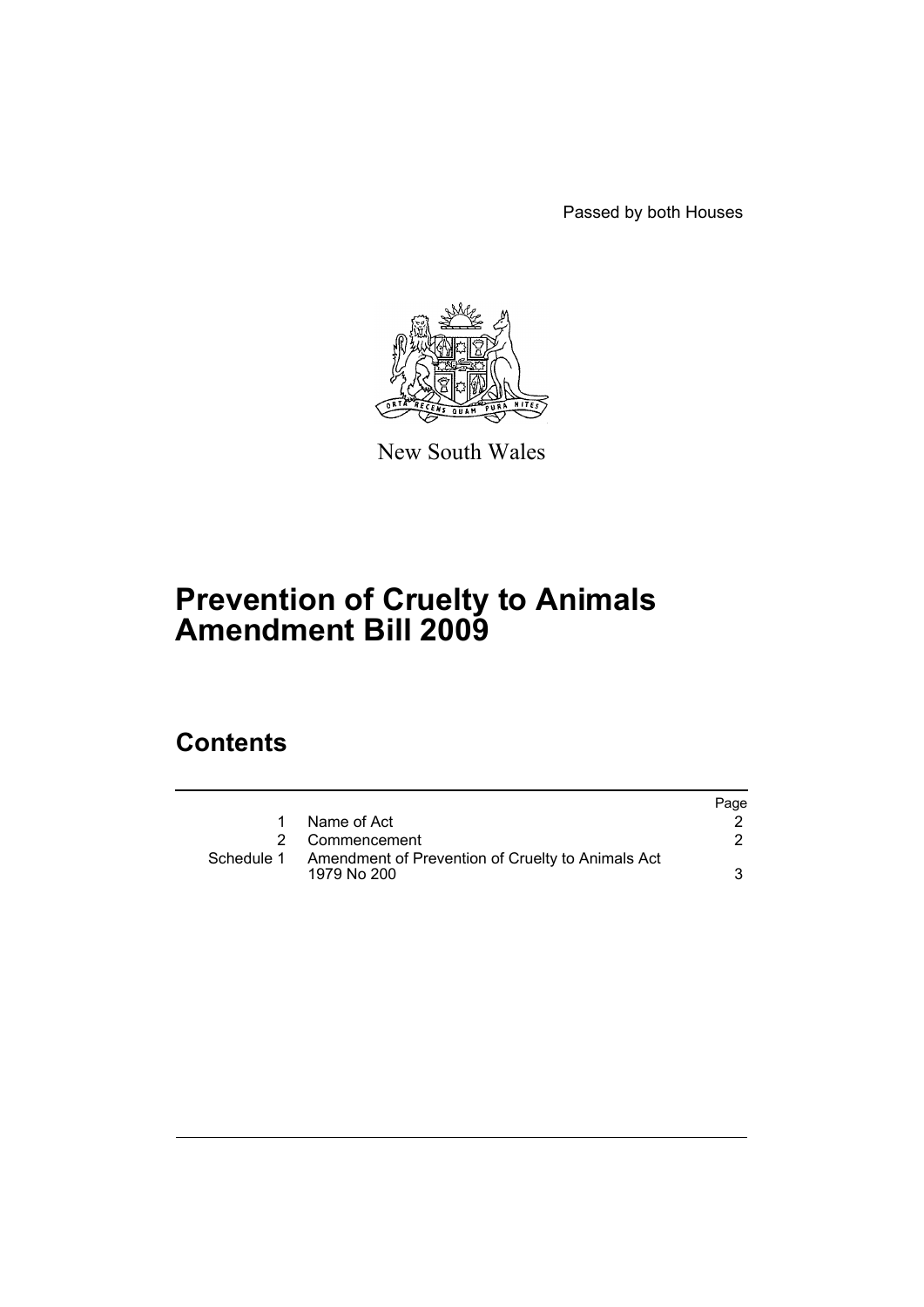*I certify that this public bill, which originated in the Legislative Assembly, has finally passed the Legislative Council and the Legislative Assembly of New South Wales.*

> *Clerk of the Legislative Assembly. Legislative Assembly, Sydney, , 2009*



New South Wales

## **Prevention of Cruelty to Animals Amendment Bill 2009**

Act No , 2009

An Act to amend the *Prevention of Cruelty to Animals Act 1979* to make further provision for the prevention of cruelty to animals.

*I have examined this bill and find it to correspond in all respects with the bill as finally passed by both Houses.*

*Assistant Speaker of the Legislative Assembly.*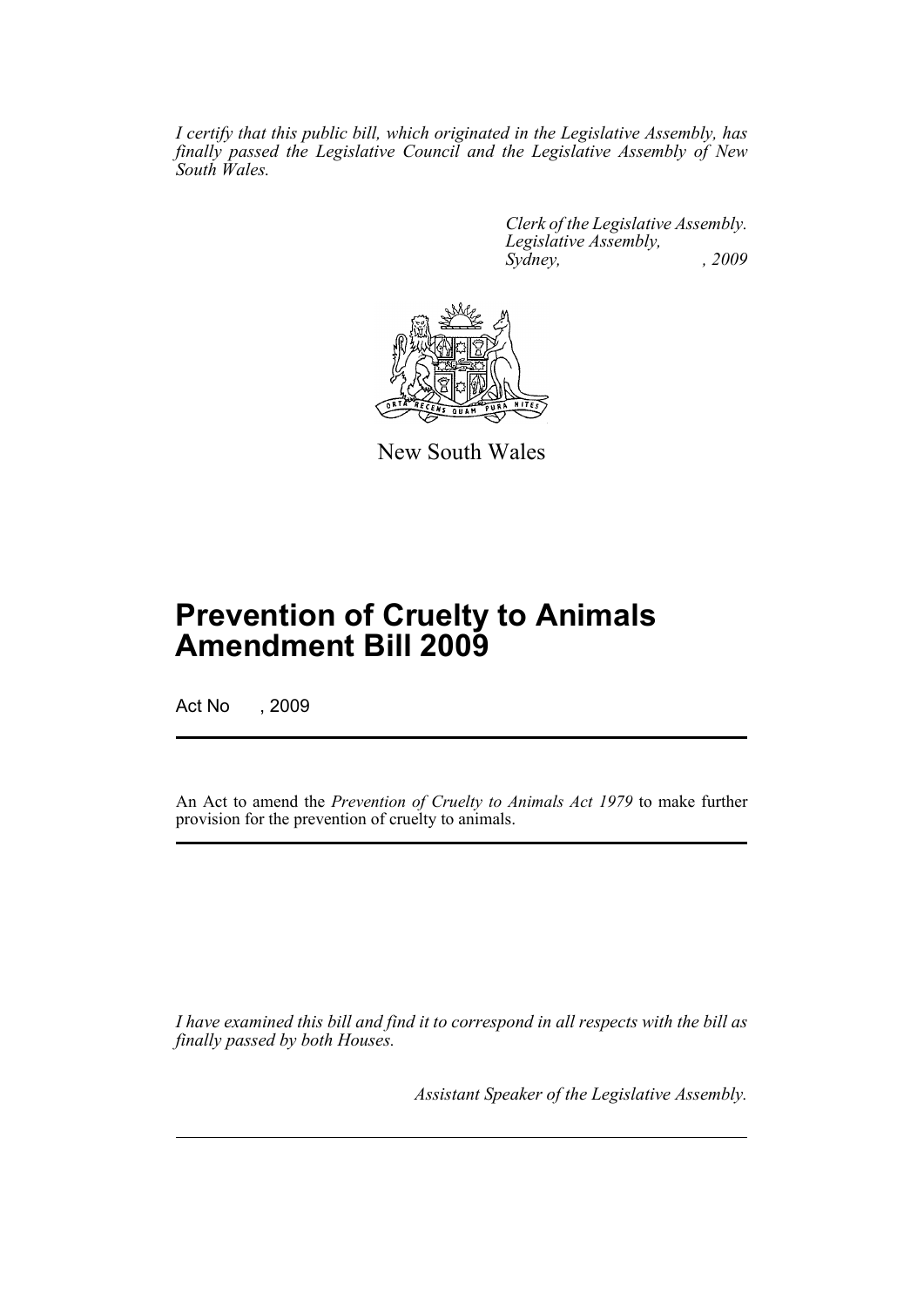## <span id="page-2-0"></span>**The Legislature of New South Wales enacts:**

### **1 Name of Act**

This Act is the *Prevention of Cruelty to Animals Amendment Act 2009*.

### <span id="page-2-1"></span>**2 Commencement**

This Act commences on the date of assent to this Act.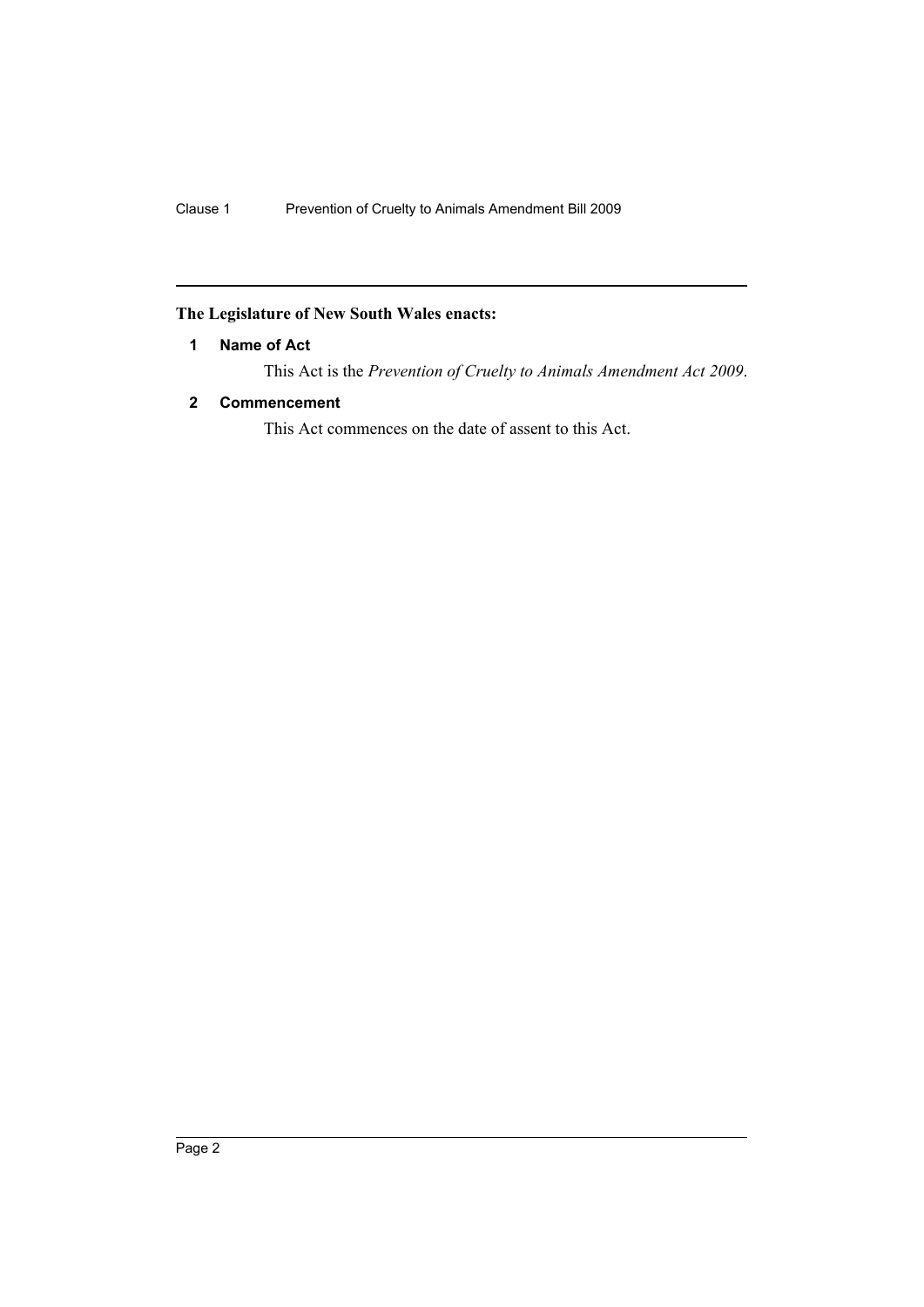Prevention of Cruelty to Animals Amendment Bill 2009

Amendment of Prevention of Cruelty to Animals Act 1979 No 200 Schedule 1

## <span id="page-3-0"></span>**Schedule 1 Amendment of Prevention of Cruelty to Animals Act 1979 No 200**

#### **[1] Section 24N**

Omit the section. Insert instead:

#### **24N Notices in relation to animals**

- (1) If an inspector is satisfied on reasonable grounds that a person is contravening a provision of this Act or the regulations in relation to an animal, the inspector may give the person a notice in writing requiring the person to take such specified action in relation to the animal as the inspector considers necessary to avoid any further contravention.
- (2) A person who, without reasonable excuse, fails to comply with a notice is guilty of an offence. Maximum penalty: 25 penalty units.
- (3) A person cannot be convicted for both an offence against this section and another offence under this Act or the regulations in respect of the same act or omission.

#### **[2] Section 35 Regulations**

Omit section 35 (3). Insert instead:

- (3) A regulation may create an offence punishable by a penalty not exceeding the relevant maximum amount, being:
	- (a) in the case of an offence relating to animal trades or the confinement or use of laying fowl (domesticated chickens) for commercial egg production—200 penalty units for an offence committed by a corporation and 50 penalty units for an offence committed by an individual, or
	- (b) in any other case—25 penalty units.